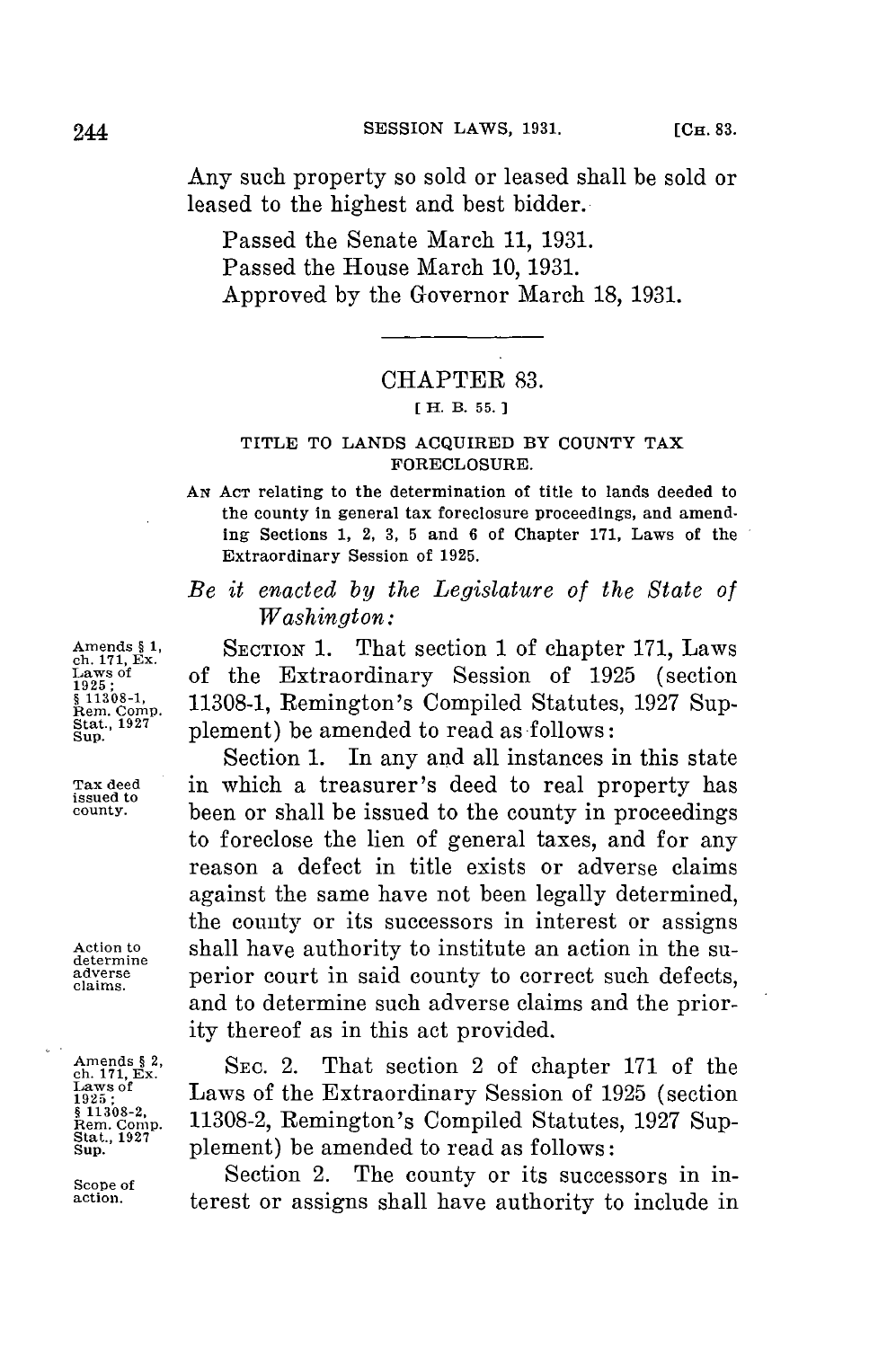one action any and all tracts of land in which plain- **Parties** tiff or plaintiffs in such action, jointly or severally, has or claims to have an interest. Such action shall be one in rem as against every right and interest in and claim against any and every part of the real property involved, except so much thereof as may be at the time the summons and notice is filed with the clerk of the superior court in the actual, open and notorious possession of any person or corporation, and then except only as to the interest claimed **by** such person so in possession: *Provided,* That the possession required under the provisions of this act **Possession.** shall be construed to be that **by** personal occupancy only, and not merely **by** representation or in contemplation of law. No person, firm or corporation claiming an interest in or to such lands need be specifically named in the summons and notice, except as in this act provided, and no pleadings other than the sum- **Pleadings**mons and notice and the written statements of those claiming a right, title and interest in and to the property involved shall be required.

SEC. 3. That section 3 of chapter 171, Laws of  $\frac{\text{Amends }3, \text{ }}{\text{ch.}171, \text{ Lx}}$ the Extraordinary Session of 1925 (section 11308-3, <sup>Laws of</sup> Remington's Compiled Statutes, 1927 Supplement)  $\frac{\$11308-3}{\$cm}_{\text{comp. Comp.}}$ be amended to read as follows: Stat.

Section 3. Upon filing a copy of the summons *Summons*, and notice in the office of the county clerk, service thereof as against every interest in and claim against **Service.** any and every part of the property described in such summons and notice, and every person or corporation, except one who is in the actual, open and notorious possession of any of said properties, shall be had **by** publication in the official county newspaper **Publication.** for six consecutive weeks; and no affidavit for publication of such summons and notice shall be required. In case there are outstanding local improve- **Local im**ment assessments against any of the real property **assessments.** described in the summons and notice, a copy of the

provement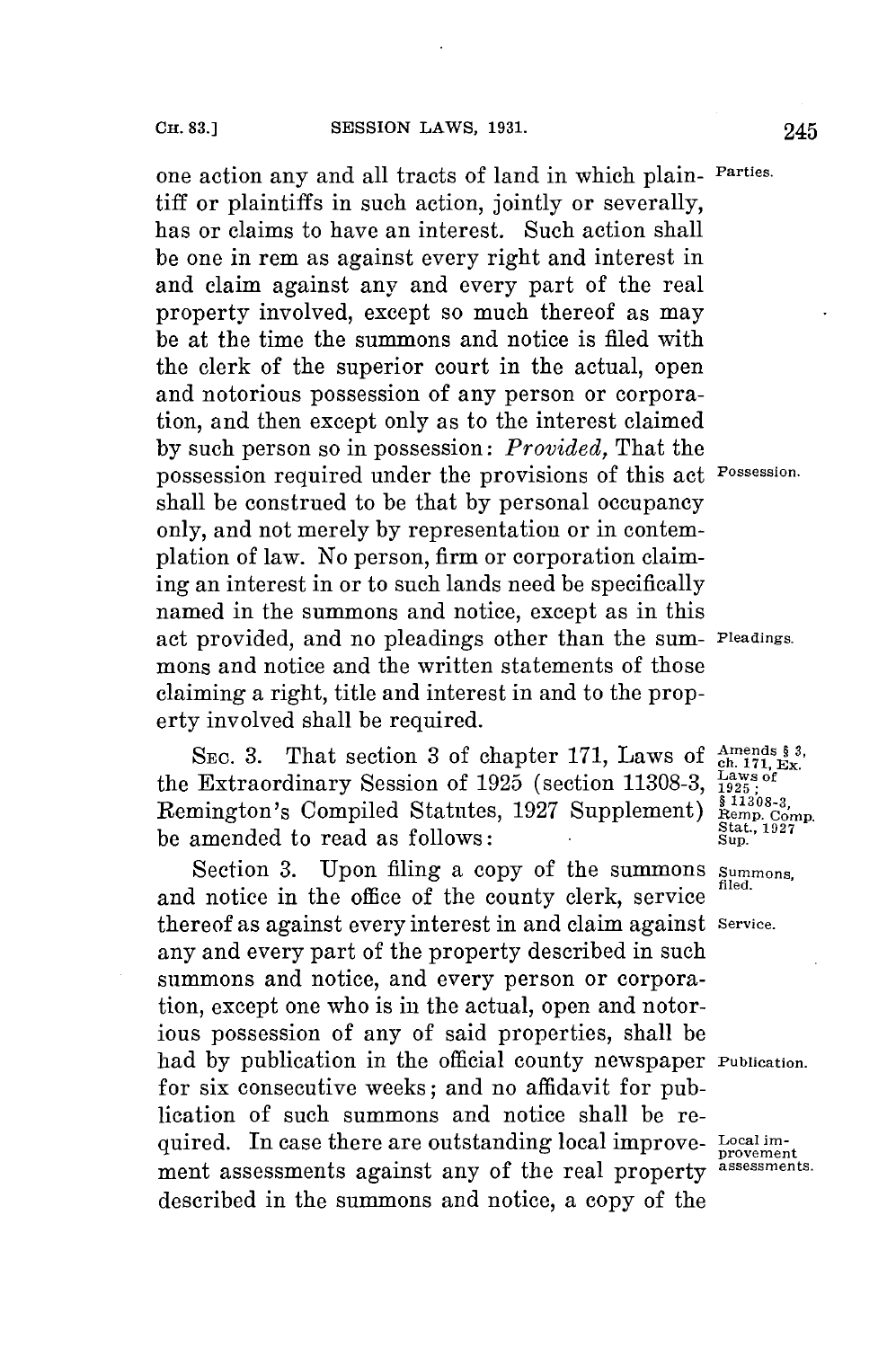same shall be served on the treasurer of the city or town within which such real property is situated within five days after such summons and notice is filed.

The summons and notice in such action shall con-**Contents of** tain the title of the court; specify in general terms **summons and notice.** the years for which the taxes were levied and the amount of the taxes and the costs for which each tract of land was sold; give the legal description of each tract of land involved, and the tax record owner thereof during the years in which the taxes for which the property was sold were levied; state that the purpose of the action is to foreclose all adverse claims of every nature in and to the property described, and to have the title of existing liens and claims of every nature against said described real property, except that of the county, forever barred.

Said summons and notice shall also summon all persons, firms and corporations claiming any right. **Date for** persons, firms and corporations claiming any right, **appearance.** title and interest in and to said described real property to appear within sixty days after the date of the first publication, specifying the day and year, and state in writing what right, title and interest they have or claim to have in and to the property described, and file the same with the clerk of the court above named; and shall notify them that in case of their failure so to do, judgment will be rendered determining that the title to said real property is in the county free from all existing adverse interests, rights or claims whatsoever: *Provided,* That in Service on **case any of the lands involved is in the actual, open** person in **case 30** and **person person** in the time the person person in the set of  $P$ **possession** and notorious possession of anyone at the time the summons and notice is filed, as herein provided, a copy of the same modified as herein specified shall be served personally upon such person in the same manner as summons is served in civil actions generally. Said summons shall be substantially in the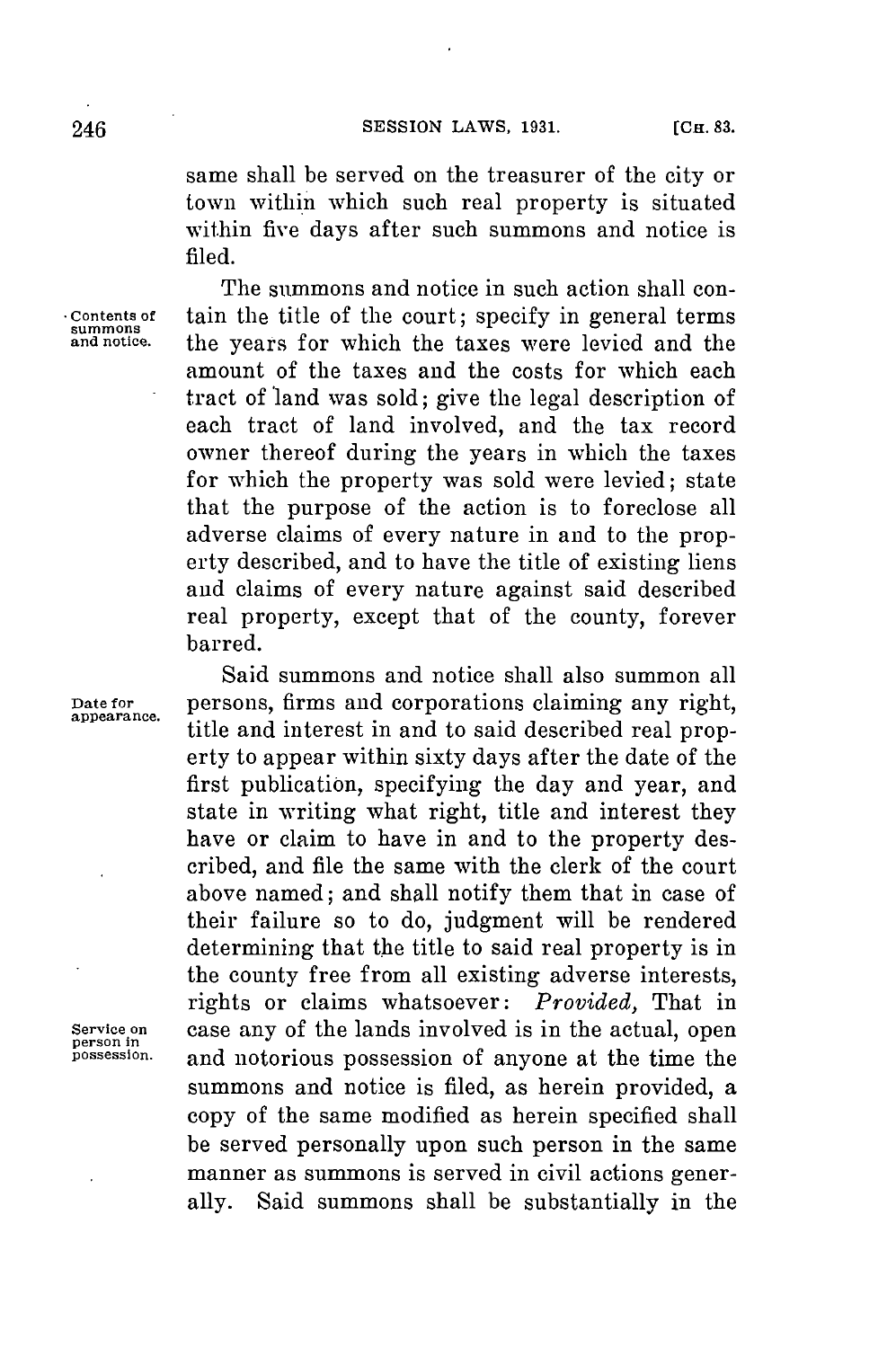form above outlined, except that in lieu of the state Form and relative to the date and day of publication it shall **summons.** require the person served to appear within twenty days after the day of service, exclusive of the date of service, and that the day of service need not be specified therein, and except further that the recitals regarding the amount of the taxes and costs and the years the same were levied, the legal description of the land and the tax record owner thereof may be omitted except as to the land occupied **by** the persons served.

Every summons and notice provided for in this **Subscribed**<br>shall be subscribed by the prosecuting attorney ing attorney. act shall be subscribed **by** the prosecuting attorney **ing attorney.** of the county, or **by** any successor or assign of the county or his attorney, as the case may be, followed **by** his post office address.

SEC. 4. That section 5 of chapter 171, Laws of Amends § 5.<br> **Extraordinary Session of 1925** (section 11308 5 Laws of the Extraordinary Session of 1925 (section 11308-5, Laws of<br>Remington's Compiled Statutes, 1927 Supplement)  $\frac{\S 113085}{\text{Rem. Comp.}}$ **Remington's Compiled Statutes, 1927 Supplement) Stat., 1927** be amended to read as follows: **Sup.,**

Section **5.** At any time after the return day named in the summons and notice the plaintiff in Application the cause shall be entitled to apply for judgment. **ment.** In case any person has appeared in such action and claimed any interest in the real property involved adverse to that of the county or its successors in interest, such person shall be given a three days' **Notice.** notice of the time when application for judgment shall be made. The court shall hear and determine **Hearing.** the matter in a summary manner similar to that provided in section **11298** of Remington's Compiled Statutes, relating to judgment and order of sale in general tax foreclosure proceedings, and shall pronounce and enter judgment according to the rights **Judgment.** of the parties and persons concerned in the action. No order of sale shall be made nor shall any sale on execution be necessary to determine the title of the county to the real property involved in such action.

**1925;**